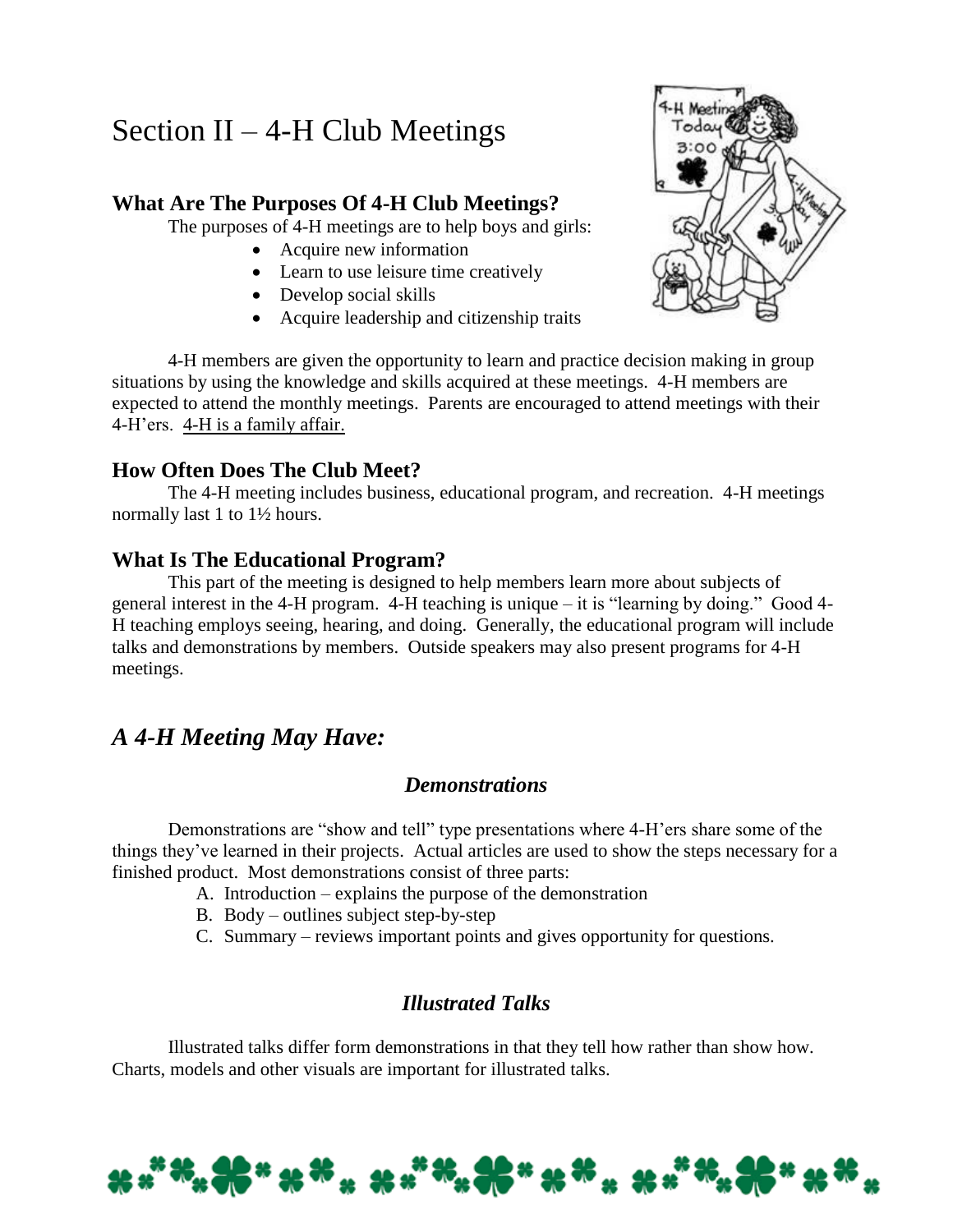#### *Project Talks*

Project talks are given about the member's projects. The project talk can relate to things experienced in the project, or give information relating to the project.

#### *Business Sessions*

The business portion of the meeting should be short and snappy. It is a small democracy in action.

#### *Recreation Session*

The recreation portion of the meeting distinguishes the 4-H meeting from other educational activities. Recreation may include challenges, group singing, dodge ball, relays, guessing games, singing games, active games, and quiet games.

#### *Refreshments*

Some clubs serve refreshment at meetings, although this is not essential. Most often different families are hosts each month. The learning experience for the members who select, prepare, and serve the refreshments is the prime concern. Club members should learn how to select simple, nutritious, inexpensive refreshments and how to serve them. Parents can and should help by giving suggestions and guidance.

#### **How Are Good Monthly Meetings Accomplished?**

Planning is the key. It takes considerable thought, initiative, creativeness, and planning well ahead of time. Most clubs outline their educational programs for each month early in the 4- H year.

Generally, program planning is done by club officers and junior leaders with guidance from community leaders and the club parent's committee. The exact program planning committee varies from club to club.

#### **Who Conducts The Club Meeting?**

Each club normally elects officers at the beginning of the 4-H year. Officers elected may include president, vice-president, secretary, treasurer, reporter, recreation leader and song leader. Other officers may be elected, depending on the club.

#### **Who Provides Leadership?**

Parents are usually the best source of adult leaders - - but not the only source. Other friends of 4-H such as, parents of former 4-H'ers, retired persons, and young adults are often willing to help the 4-H'ers. The community leaders provide leadership for monthly club meetings.

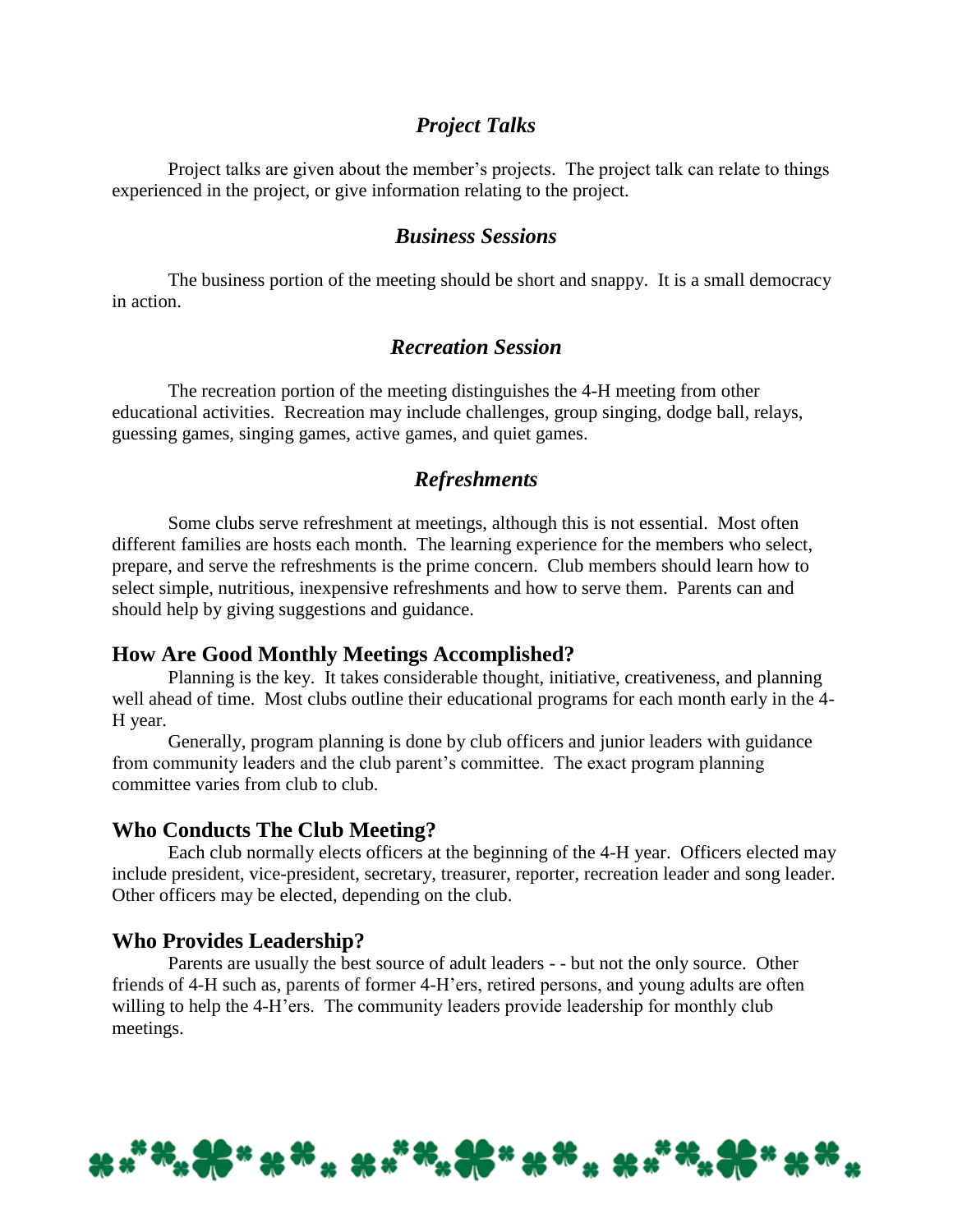#### **What Is The Club Parent's Committee?**

Club parent's committee is usually made up of three adults. They assist the club by securing community and project leaders. They may also be called upon to lend some ideas and guidance in planning the yearly program and other club activities.

## **What Is The Role of the 4-H Agent?**

The 4-H agent provides leadership for the 4-H youth activities on a countywide basis – conducting leader training, planning activities, and keeping everything organized. In addition, the 4-H agent provides leadership and support for special interest youth programs throughout the county. The 4-H agent is available to answer any questions you might have concerning the 4-H youth program.

## **What Are The Principles Of 4-H?**

It is not what we know, but what we believe that determines what we do. 4-H leaders and parents can make their best contribution to the development of 4-H youth if they understand 4-H objectives and principles.

- \* The 4-H youth are more important than the project.
- \* Project work is one of the best devices for developing young people. To "learn by doing" is fundamental in any sound educational program and is characteristic of the 4-H program.
- $\triangleleft$  4-H is not trying to replace the home, church or school only to supplement them. This does not mean that 4-H should avoid areas touched by school or church. 4-H music, dramatics, etc., may give additional opportunities for participation.
- $\triangle$  4-H'ers should be their own best exhibit. This means in manners, attitude, and courtesy, as well as appropriate dress and physical appearance.
- Competition is a part of life and should be recognized in 4-H as a human trait, but competition requires careful planning and safeguards when used as an educational device.
- $\bullet$  No 4-H award is worth sacrificing the reputation of a 4-H member or leader.
- $\triangle$  A blue ribbon 4-H'er with a red ribbon exhibit is more desirable than a red ribbon 4-H'er with a blue ribbon exhibit.
- Many things are caught rather than taught.
- Every 4-H member needs to be noticed, to feel important, to achieve some degree of success, and to be praised.
- $\triangle$  Our job is to teach 4-H members how to think, not what to think.